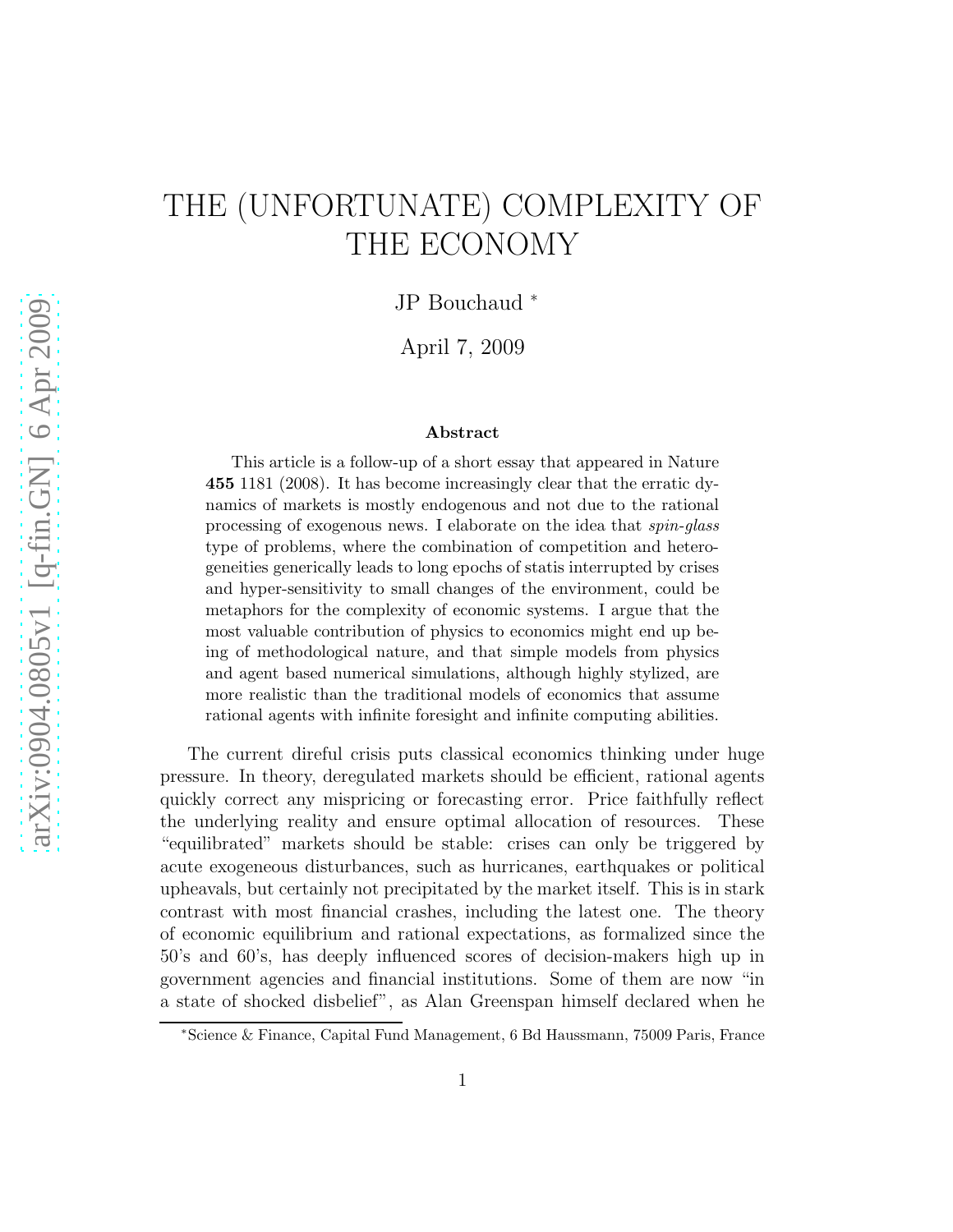recently admitted that he had put too much faith in the self-correcting power of free markets and had failed to anticipate the self-destructive power of wanton mortgage lending. Economic theories turn out to have significant impact on our every-day life. The last twenty years of deregulation have been prompted by the argument that constraints of all kinds prevent the markets from reaching their supposedly perfect equilibrium, efficient state. The theory of Rational Expectations has now permeated into International Political Economics, Sociology, Law, etc.<sup>[1](#page-1-0)</sup>

Unfortunately, nothing is more dangerous than dogmas donned with scientific feathers. The present crisis might offer an excellent occasion for a paradigm change, already called for in the past by yawing economists such as John Maynard Keynes, Alan Kirman or Steve Keen. They have forcefully highlighted the shortcomings and contradictions of classical economics, but progress has been slow. Of course, it is all easier said than done, and the task looks so formidable that some economists argue that it is better to stick with the implausible but well corseted theory of perfectly rational agents rather than to venture into modelling the infinite number of ways agents can be irrational. So where should one start? What should be taught to students in order to foster, on the long run, a better grasp of the complexity of economic systems? Can physics really contribute to the much awaited paradigm shift? After twenty years or so of "econophysics"[2](#page-1-1) and around 1000 papers in the arXiv, it is perhaps useful to give a personal birds eye view of what has been achieved in that direction.

Econophysics is in fact, at this moment in time, a misnomer since most of its scope concerns financial markets. To some economists, finance is of relatively minor importance and any contribution, even significant, can only have a limited impact on economics at large. I personally strongly disagree with this viewpoint: the recent events confirm that financial markets hiccups can cripple the entire economy. From a more conceptual point of view, financial markets represent an ideal laboratory for testing several fundamental concepts of economics, for example: Is the price really such that supply matches demand? Or: Are price moves primarily due to news? The terabytes of data spitted out everyday by financial markets allows one (in fact compels one) to compare in detail theories with observations and the answers to both questions above seem to be clear no's.[3](#page-1-2)

<span id="page-1-0"></span><sup>&</sup>lt;sup>1</sup>There are rational expectation theories of marriage, drug addiction or obesity!

<span id="page-1-1"></span><sup>2</sup> It seems adequate to define the first econophysics event as the Santa Fe conference in 1987, although the first scientific papers were written in the mid nineties, and the name econophysics coined by Gene Stanley in 1995.

<span id="page-1-2"></span><sup>3</sup>On these points, see Joulin et al. (2008) for the minor role news seem to play in explaining large price jumps, and Bouchaud et al. (2008) for an extensive review on the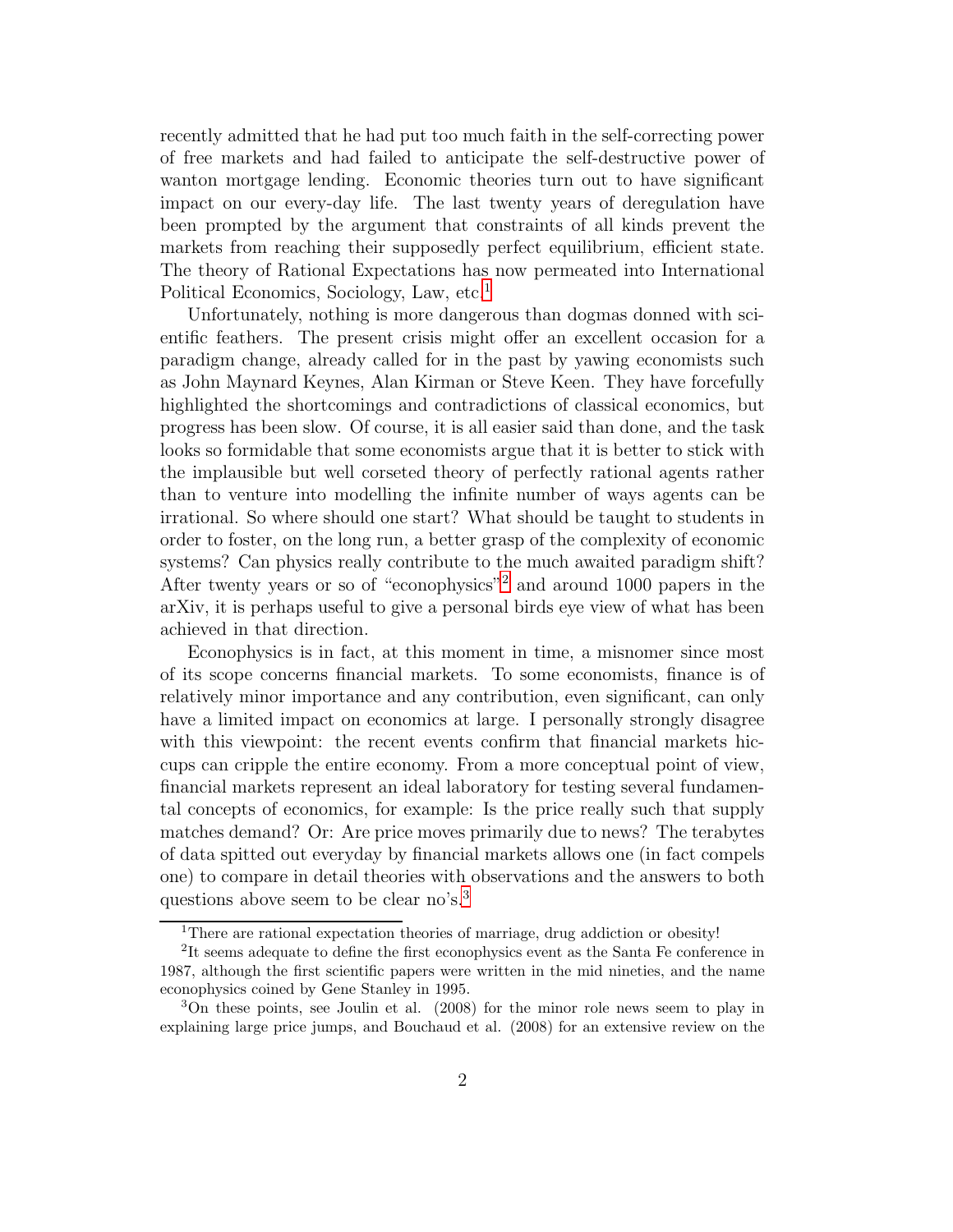This proliferation of data should soon concern other spheres of economics and social science: credit cards and e-commerce will allow one to monitor consumption in real time and to test theories of consumer behaviour in great detail. [4](#page-2-0) So we must get prepared to deal with huge amounts of data, and to learn to scrutinize them with as little prejudice as possible, still asking relevant questions, starting from the most obvious ones – those that need nearly no statistical test at all because the answers are clear to the naked eye – and only then delving into more sophisticated ones. The very choice of the relevant questions is often sheer serendipity: more of an art than a science. That intuition, it seems to me, is well nurtured by an education in natural sciences, where the emphasis is put on mechanisms and analogies, rather than on axioms and theorem proving.

Faced with a mess of facts to explain, Feynman advocated that one should choose one of them and try one's best to understand it in depth, with the hope that the emerging theory is powerful enough to explain many more observations. In the case of financial markets, physicists have been immediately intrigued by a number of phenomena described by power-laws. For example, the distribution of price changes, of company sizes, of individual wealth all have a power-law tail, to a large extent universal. The activity and volatility of markets have a power-law correlation in time, reflecting their intermittent nature, obvious to the naked eye: quiescent periods are intertwined with bursts of activity, on all time scales. Power-laws leave most economists unruffled (isn't it, after all, just another fitting function?), but immediately send physicists imagination churning. The reason is that many complex physical systems display very similar intermittent dynamics: velocity fluctuations in turbulent flows, avalanche dynamics in random magnets under a slowly varying external field, teetering progression of cracks in a slowly strained disordered material, etc. The interesting point about these examples is that while the exogeneous driving force is regular and steady, the resulting endogenous dynamics is complex and jittery. In these cases, the non-trivial (physicists say critical) nature of the dynamics comes from collective effects: individual components have a relatively simple behaviour, but interactions lead to new, emergent phenomena. The whole is fundamentally different from any of its elementary sub-part. Since this intermittent behaviour appears to be generic for physical systems with both heterogeneities and interaction, it is tempting to think that the dynamics of financial markets, and more generally of economic systems, does reflect the same underlying mechanisms.

inadequacy of the idea that supply and demand is cleared instantaneously in financial markets.

<span id="page-2-0"></span><sup>4</sup>For an interesting work in that direction, see Sornette et al (2004).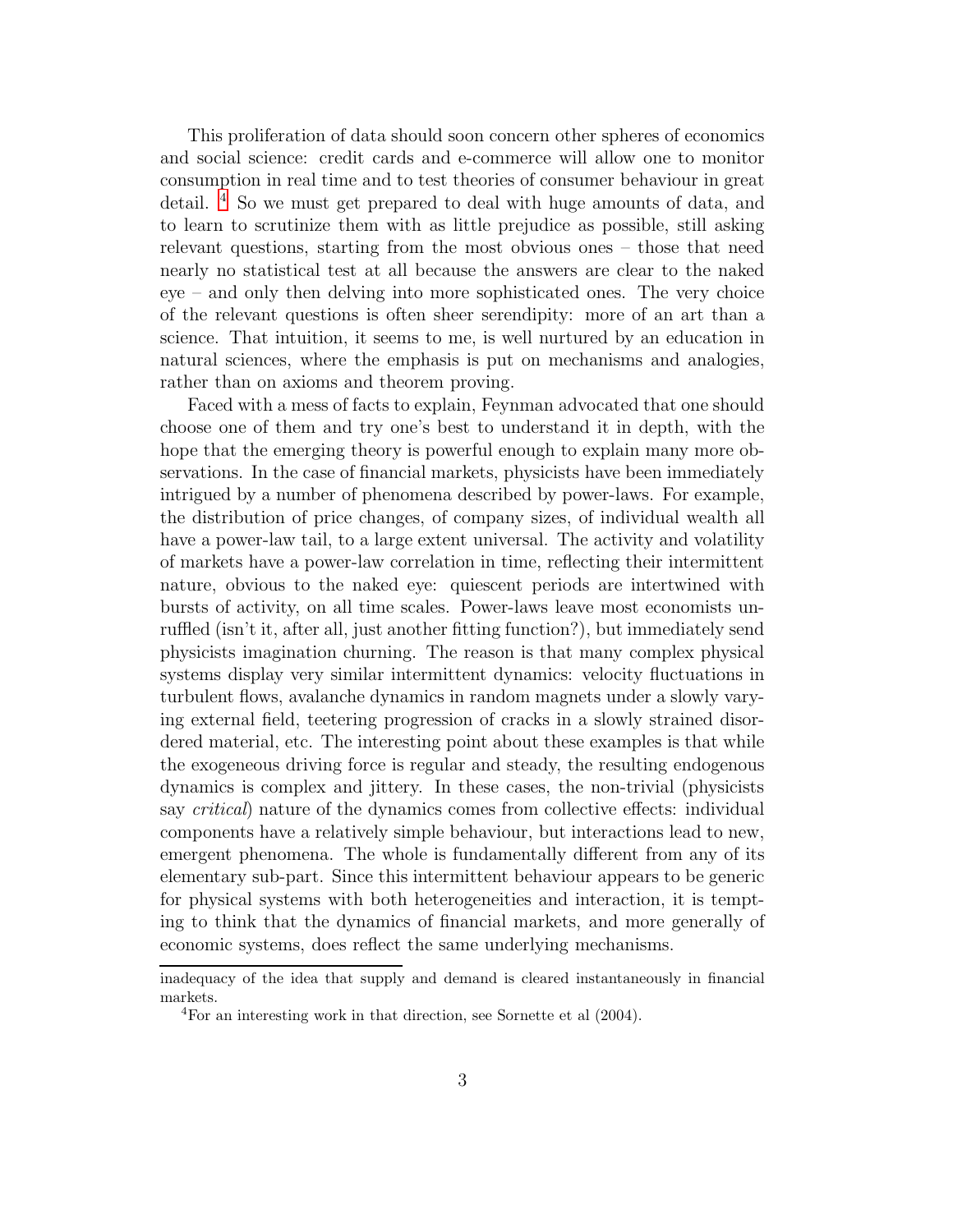Several economically inspired models have been shown to exhibit these critical features. One is a transposition of the Random Field Ising Model (RFIM) to describe situations where there is a conflict between personal opinions, public information and social pressure.<sup>[5](#page-3-0)</sup> Imagine a collection of traders having all different a priori opinions, say optimistic (buy) or pessimistic (sell). Traders are influenced by some slowly varying global factors, for example interest rates, inflation, earnings, dividend forecasts, etc. One assumes no shocks whatsoever in the dynamics of these exogenous factors, but posits that each trader is also influenced by the opinion of the majority. He conforms to it if the strength of his a priori opinion is weaker than his herding tendency. If all agents made their mind in isolation (zero herding tendency) then the aggregate opinion would faithfully track the external influences and, by assumption, evolve smoothly. But surprisingly, if the herding tendency exceeds some finite threshold, the evolution of the aggregate opinion jumps discontinuously from optimistic to pessimistic as global factors only deteriorate slowly and smoothly. Furthermore, some hysteresis appears. Much as supersaturated vapor refusing to turn into liquid, optimism is self-consistently maintained. In order to trigger the crach, global factors have to degrade far beyond the point where pessimism should prevail. On the way back, these factors must improve much beyond the crash tipping point for global optimism to be reinstalled, again somewhat abruptly. Although the model is highly simplified, it is hard not to see some resemblance with all bubbles in financial history. The progressive reckoning of the amount of leverage used by banks to pile up bad debt should have led to a self-correcting, soft landing of global markets – as the efficient market theory would predict. Instead, collective euphoria screens out all bad omens until it becomes totally unsustainable. Any small, anecdotal event or insignificant news is then enough to spark the meltdown.

The above framework also illustrates in a vivid way the breakdown of a cornerstone of classical economics, stigmatized in Alan Kirman's essay Whom or what does the representative individual represent? Much as in statistical physics or material science, one of the main theoretical challenges in economics is the micro/macro link. How does one infer the aggregate behaviour (for example the aggregate demand) from the behaviour of individual elements? The representative agent theory amounts to replacing an ensemble of heterogeneous and interacting agents by a unique representative one – but in the RFIM, this is just impossible: the behaviour of the crowd is funda-

<span id="page-3-0"></span><sup>&</sup>lt;sup>5</sup>See Sethna et al. (2001) for a general review on this model, and Galam & Moscovici (1991) and Michard & Bouchaud (2005) for some application to economics and social science.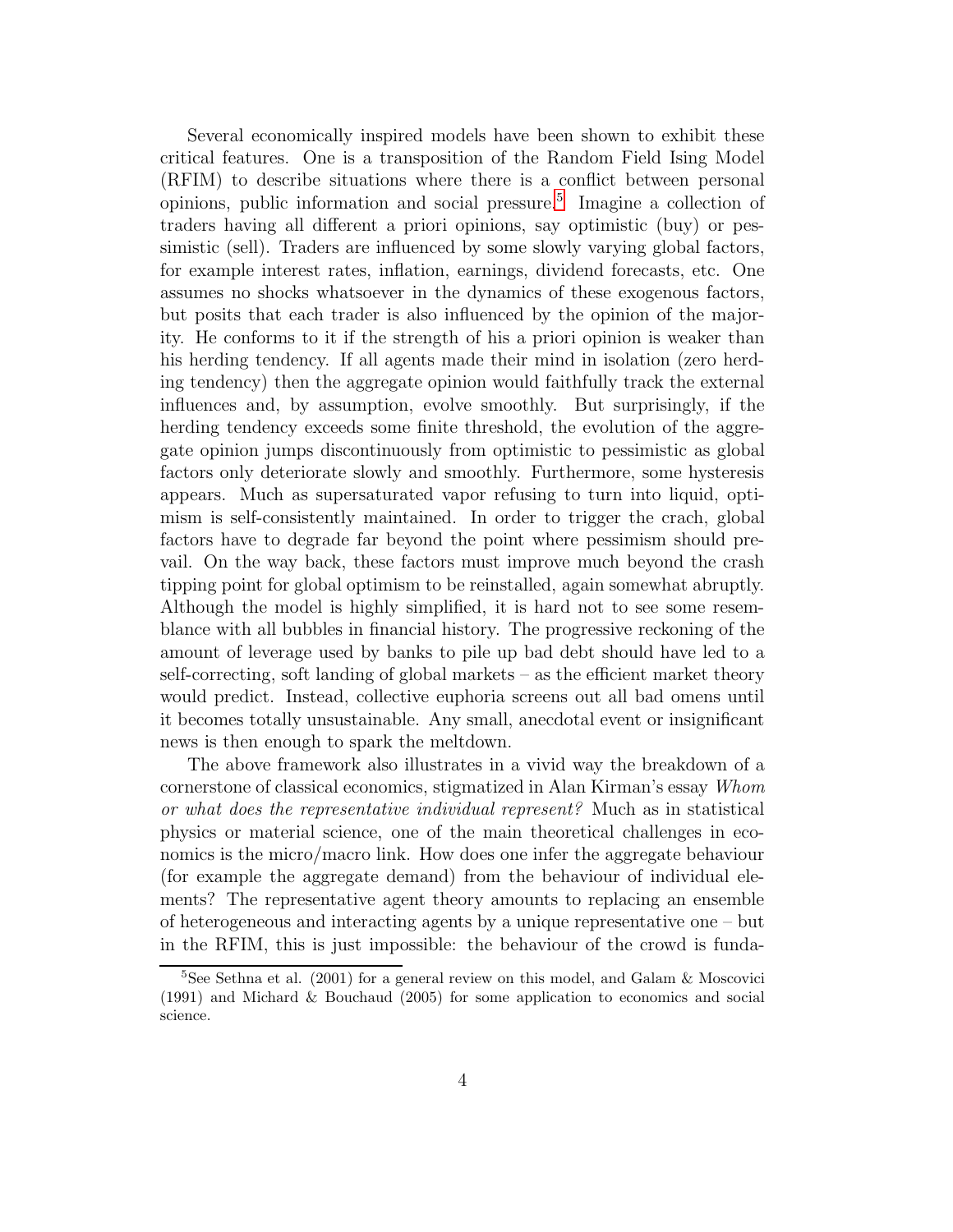mentally different from that of any single individual.

Minority Games define another, much richer, family of models in which agents learn to compete for scarce resources. [6](#page-4-0) A crucial aspect here is that the decisions of these agents impact the market: the price does not evolve exogenously but moves as a result of these decisions. A remarkable result is the existence, within this framework, of a genuine phase transition as the number of speculators increase, between a predictable market where agents can eke out some profit from their strategies, and an over-crowded market, where these profits vanish or become too risky. Around the critical point where predictability disappears and efficiency sets in, intermittent powerlaw phenomena emerge, akin to those observed on real stock markets. The cute point of this analysis is that there is a well-grounded mechanism to keep the market in the vicinity of the critical point:<sup>[7](#page-4-1)</sup> less agents means more profit opportunities which attracts more agents, more agents means no profit opportunities so that frustrated agents leave the market.

There are other examples in physics and computer science where competition and heterogeneities lead to interesting phenomena which could be metaphors of the complexity of economic systems: spin-glasses (within which spins interact randomly with one another), molecular glasses, protein folding, Boolean satisfiability problems, etc. In these problems, the energy (or the cost function) that must be minimized is an incredibly complicated function of the N degrees of freedoms (the spins, the position of the atoms of the protein, the Boolean variables). Generically, this function is found to display an exponential number (in N) of local minima. The absolute best one is  $(a)$ extremely hard to find: the best algorithms to find it take an exponential time in N; (b) only marginally better than the next best one; (c) extremely fragile to a change of the parameters of the problem: the best one can easily swap over to become the second best, or even cease abruptly to be a minimum. Physical systems with these "rugged" energy landscapes display very characteristic phenomena, extensively studied in the last twenty years, both experimentally and theoretically.[8](#page-4-2) The dynamics is extremely slow as the system is lost amidst all these local minima; equilibrium is never reached in practice; there is intermittent sensitivity to small changes of the environment. There is no reason to believe that the dynamics of economic systems, also governed by competition and heterogeneities, should behave very differently

<span id="page-4-0"></span> ${}^{6}$ For a review and references, see Challet, Marsily and Zhang (2005).

<span id="page-4-1"></span><sup>7</sup>A mechanism called Self-Organized Criticality by Per Bak (1996), which is assumed to take place in other situations potentially relevant to economics, for example evolution and extinction of species, which might have the evolution and extinction of companies.

<span id="page-4-2"></span><sup>8</sup>For a review see A. P. Young (1998)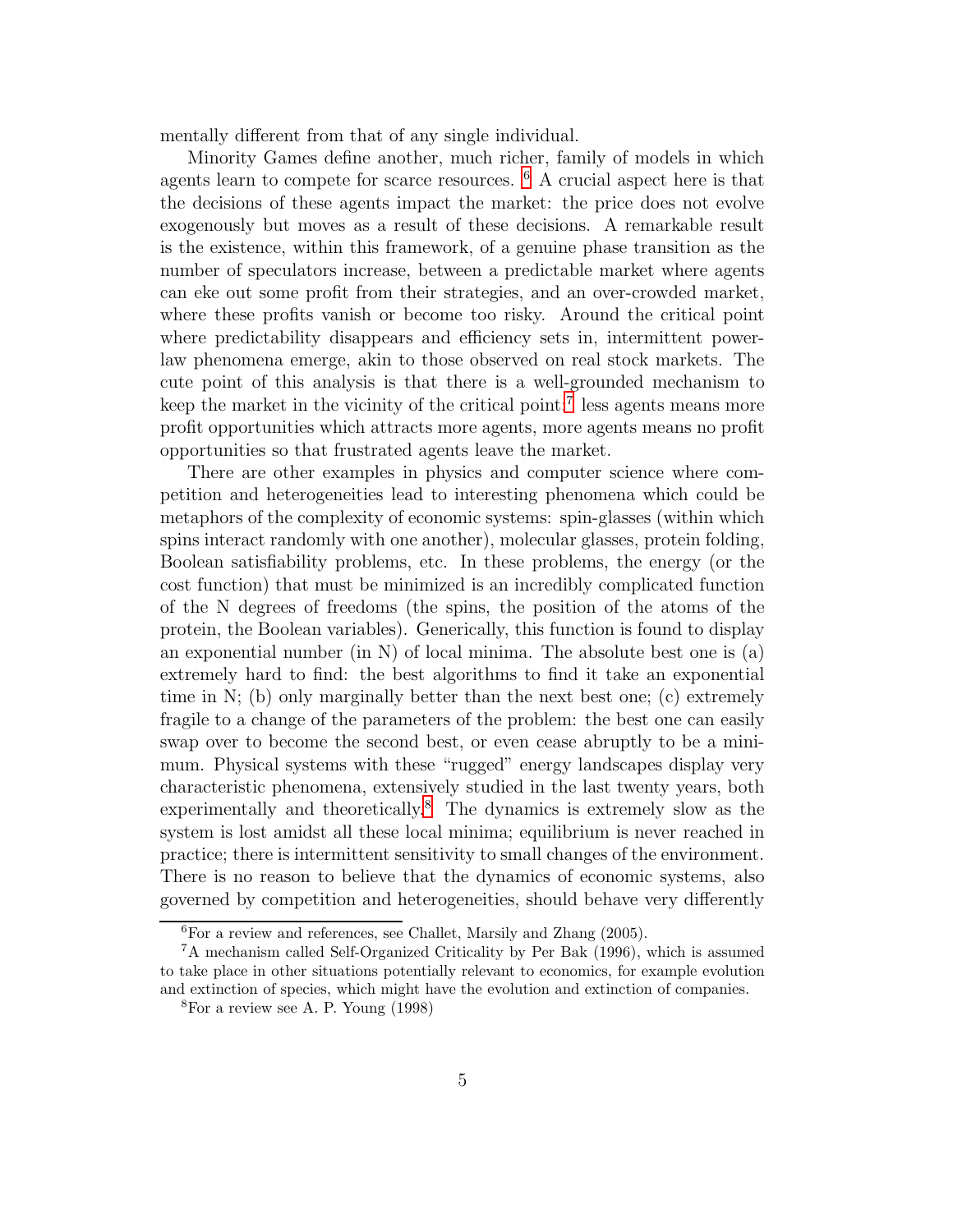- at least beyond a certain level of complexity and interdependency.[9](#page-5-0) If true, this would entail a major change of paradigm:
	- First, even if an equilibrium state exists in theory it may be totally irrelevant in practice, because the equilibration time is far too long. As Keynes noted, in the long run we are all dead. The convergence to the Eden Garden of economic systems might not be hobbled by regulations but by their tug-induced complexity. One can in fact imagine situations where regulation could nudge free, competitive markets closer to an efficient state, which they would never reach otherwise.
	- Second, complex economic systems should be inherently fragile to small perturbations, and generically evolve in an intermittent way, with a succession of rather stable epochs punctuated by rapid, unpredictable changes – again, even when the exogenous drive is smooth and steady. No big news is needed to make markets lurch wildly, in agreement with recent empirical observations (see Joulin et al. 2008). Within this metaphor of markets, competition and complexity could be the essential cause of their endogenous instability.[10](#page-5-1)

The above models tell interesting stories but are clearly highly stylized and aim to be inspiring rather than convincing. Still, they seem quite a bit more realistic than the traditional models of economics that assume rational agents with infinite foresight and infinite computing abilities. Such simplifying caricatures are often made for the sake of analytical tractability, but many of the above results can in fact be established analytically, using statistical mechanics tools developed in the last thirty years to deal with disordered systems. One of the most remarkable breakthroughs is the correct formulation of a mean-field approximation to deal with interactions in heterogeneous systems. Whereas the simple Curie-Weiss mean-field approximation for homogenous systems is well known and accounts for interesting collective effects<sup>[11](#page-5-2)</sup>, its heterogeneous counterpart is far subtler and has only been worked out in detail in the last few years.[12](#page-5-3) It is a safe bet to pre-

<span id="page-5-0"></span><sup>9</sup>The idea that spin-glass theory might be relevant to economics was originally suggested by Phil Anderson during the Santa Fe meeting The economy as a complex evolving system (1988).

<span id="page-5-1"></span> $10$ In a recent beautiful paper, Marsili (2008) has shown how the increase of derivative products could drive the system close to an instability point, using concepts and methods quite similar to those of the Minority Game.

<sup>11</sup>The Curie-Weiss mean field theory was first used in an economic context by Brock and Durlauf (2001).

<span id="page-5-3"></span><span id="page-5-2"></span><sup>&</sup>lt;sup>12</sup>For a thorough review, see Mézard & Montanari (2009).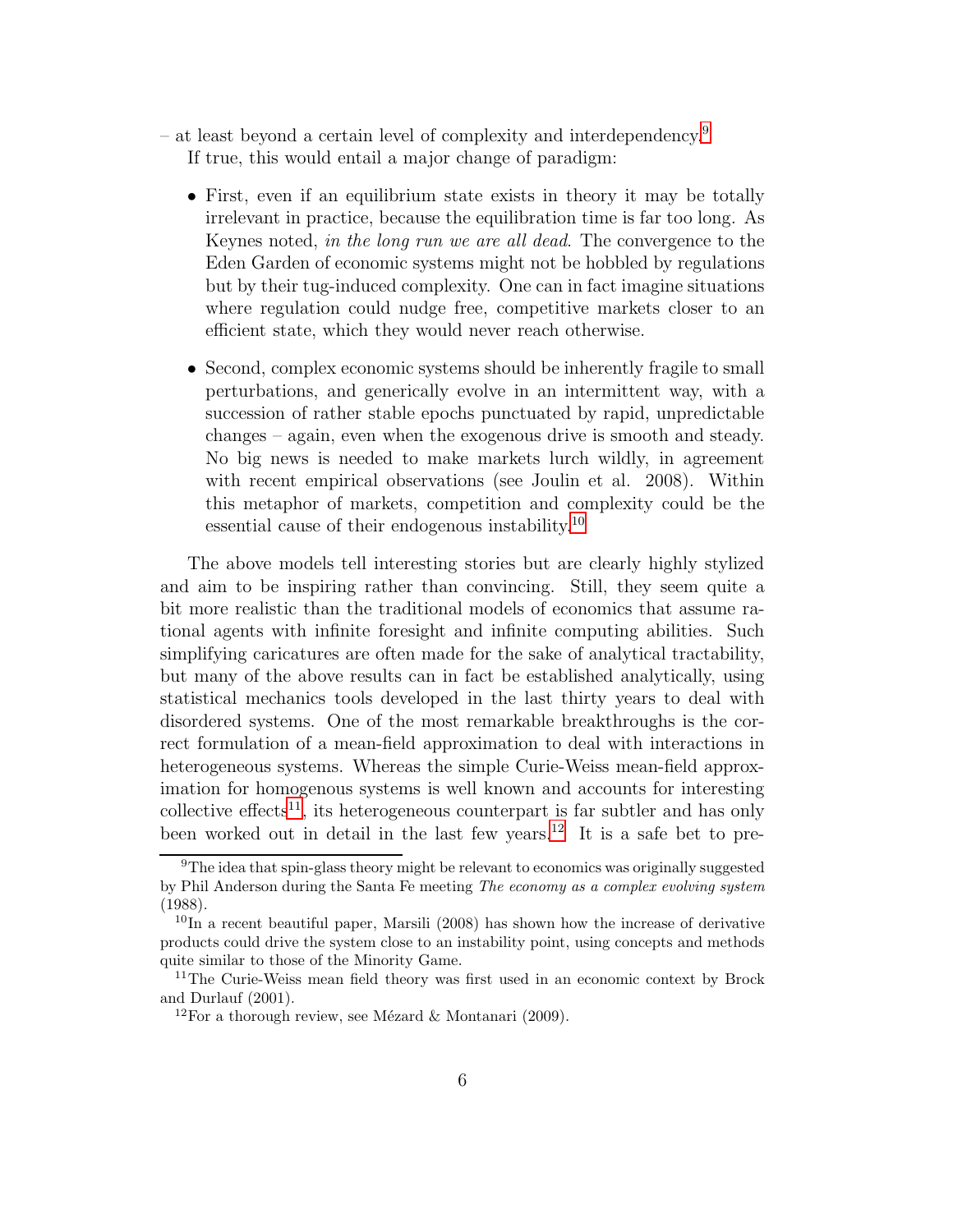dict that this powerful analytical tool will find many natural application in economics and social sciences in the years to come.

As models become more realistic and hone in on details, analytics often has to give way to numerical simulations. The situation is now well accepted in physics, where numerical experimentation has gained a respectable status, bestowing us with a telescope of the mind, (as beautifully coined by Mark Buchanan) multiplying human powers of analysis and insight just as a telescope does our powers of vision. Sadly, many economists are still reluctant to recognize that numerical investigation of a model, although very far from theorem proving, is a valid way to do science. Yet, it is a useful compass to venture into the wilderness of irrational agent models: try this behavioural rule and see what comes out, explore another assumption, iterate, explore. It is actually surprising how easily these numerical experiments allow one to qualify an agent-based model as potentially realistic (and then one should dwell further) or completely off the mark.<sup>[13](#page-6-0)</sup> What makes this expeditious diagnosis possible is the fact that for large systems details do not matter much – only a few microscopic features end up surviving at the macro scale. This is a well-known story in physics: the structure of the Navier-Stokes equation for macroscopic fluid flow, for example, is independent of all molecular details. The present research agenda is therefore to identify the features that explain financial markets and economic systems as we know them. This is of course still very much of an open problem, and simulations will play a central role. The main bet of econophysics is that competition and heterogeneity, as described above, should be the marrow ingredients of the final theory.

A slew of other empirical results, useful analytical methods and numerical tricks have been established in the 15 active years of econophysics, which I have no space to review here.<sup>[14](#page-6-1)</sup> But in my opinion the most valuable contribution of physics to economics will end up being of methodological nature. Physics has its own way to construct models of reality based on a subtle mixture of intuition, analogies and mathematical spin, where the illdefined concept of plausibility can be more relevant than the accuracy of the prediction. Kepler's ellipses and Newton's gravitation were more plausible than Ptolemy's epicycles, even when the latter theory, after centuries of fixes and stitches, was initially more accurate to describe observations. When Phil Anderson first heard about the theory of Rational Expectations in the famous 1987 Santa Fe meeting, his befuddled reaction was: You guys really believe

<span id="page-6-0"></span> $13\overline{F}$ or reviews, see Goldberg & Janssen (2005) and Lux (2008).

<span id="page-6-1"></span><sup>&</sup>lt;sup>14</sup> Let me quote in particular models of wealth distribution, market microstructure and impact of trades, exactly solvable stochastic volatility models, path integrals, multifractal random walks or random matrix theory. For more exhaustive reviews, see (among others): Bouchaud & Potters (2004), Yakovenko (2007), Lux (2008).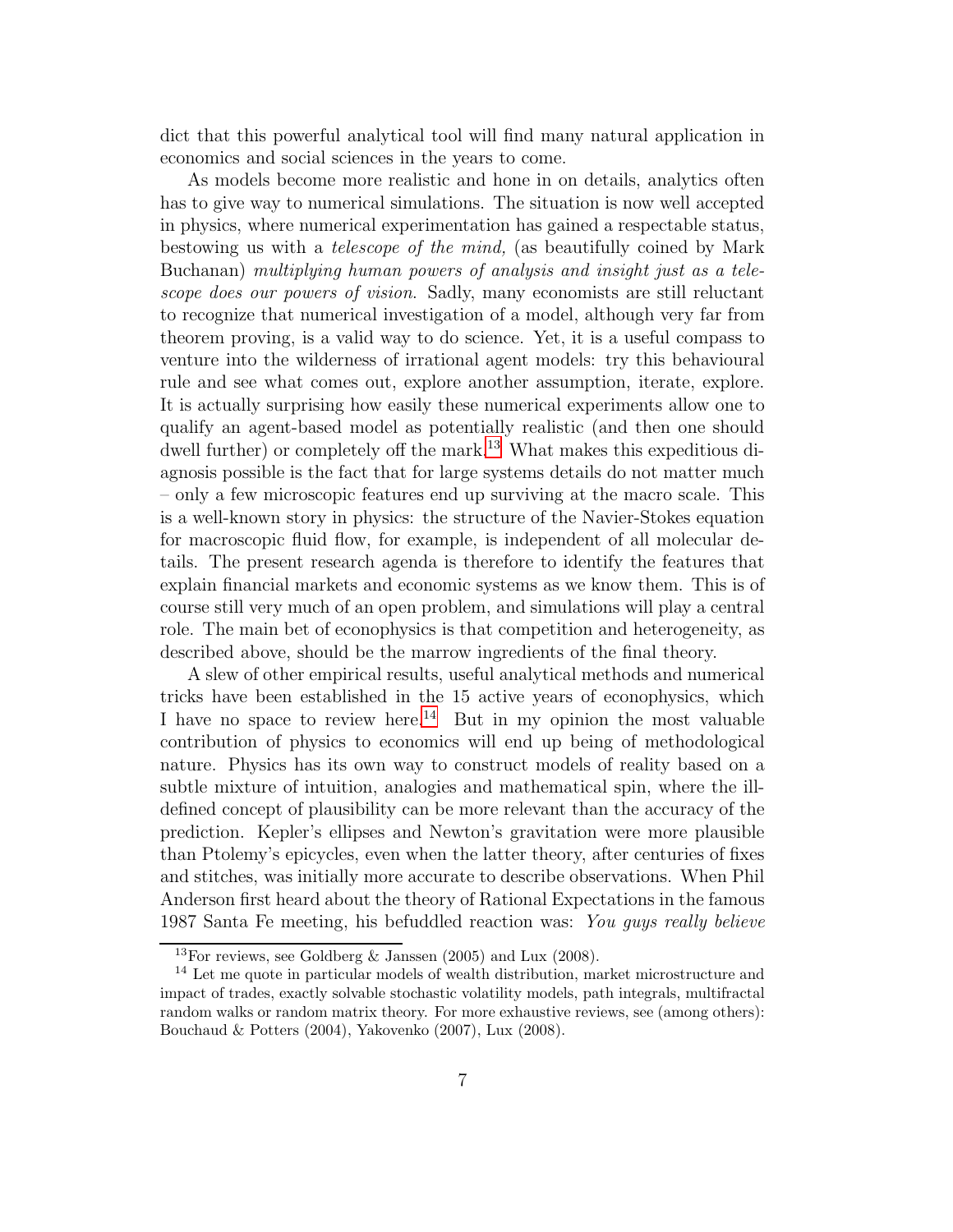that? He would probably have fallen from his chair had he heard Milton Friedman's complacent viewpoint on theoretical economics: In general, the more significant the theory, the more unrealistic the assumptions. Physicists definitely want to know what an equation means in intuitive terms, and believe that assumptions ought to be both plausible and compatible with observations. This is probably the most urgently needed paradigm shift in economics.

## References

P. W. Anderson, K. Arrow, D. Pines, The Economy as an Evolving Complex System, Addison-Wesley (1988)

P. Bak, How Nature Works: The Science of Self-Organized Criticality, New York: Copernicus (1996)

J.-P. Bouchaud and M. Potters, Theory of Financial Risks and Derivative Pricing, Cambridge University Press, 2003.

J.-P. Bouchaud, J. D. Farmer, F. Lillo, How Markets Slowly Digest Changes in Supply and Demand, in: Handbook of Financial Markets: Dynamics and Evolution, North-Holland, Elsevier, 2009.

W. Brock, S. Durlauf, Discrete Choice with social interactions, Review of Economic Studies, 68, 235 (2001).

M. Buchanan, This Economy does not compute, New York Times, Oct. 1st 2008.

D. Challet, M. Marsili, Y.C. Zhang, Minority Games, Oxford University Press (2005)

J. D. Farmer, J. Geanakoplos, The virtues and vices of equilibrium and the future of financial economics, e-print [arXiv:0803.2996](http://arXiv.org/abs/0803.2996) (2008)

S. Galam, S. Moscovici, Towards a theory of collective phenomena: Consensus and attitude changes in groups, Euro. J. Social Psy. 21, 49 (1991)

R. Goldstone, M. Janssen, Computational Models of collective behaviour, Trends in Cognitive Science, 9, 424 (2005)

A. Joulin, A. Lefevre, D. Grunberg, and J.-P. Bouchaud, Stock price jumps: News and volume play a minor role, [arXiv:0803.1769;](http://arXiv.org/abs/0803.1769) Wilmott Magazine, November 2008.

S. Keen, Debunking Economic, Pluto Press (2000)

A. Kirman, What or whom does the representative individual represent?, Journal of Economic Perspectives, 6, 117 (1992)

T. Lux, Applications of Statistical Physics in Finance and Economics, to appear in Handbook of Research on Complexity (2008)